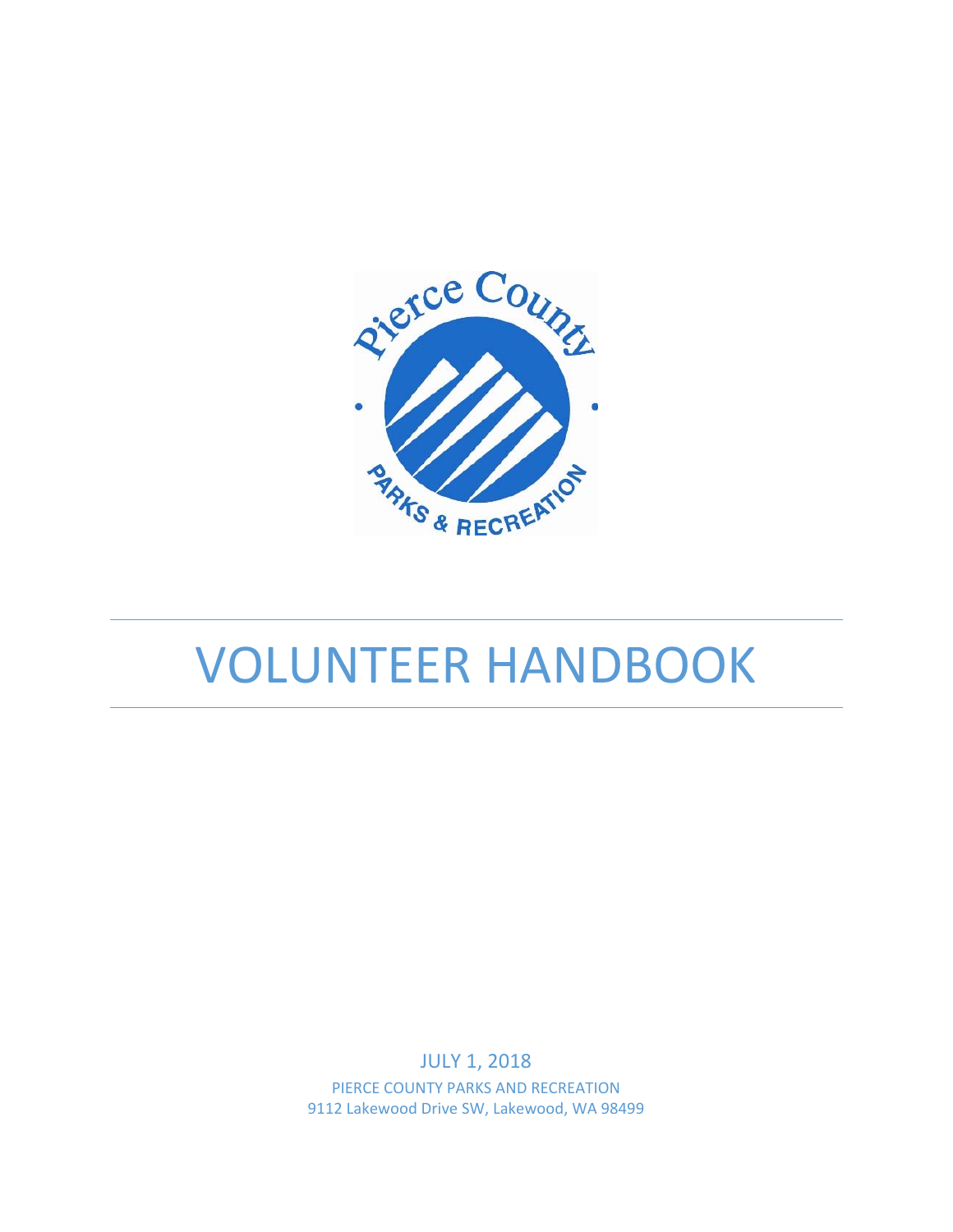# **WELCOME!**

Thank for making a difference in our county by sharing your time and talents with Pierce County Parks and Recreation. Volunteers are vital to the success of many of our programs and special events as well as to the beautification and maintenance of our parks and facilities.

Volunteers are an important part of our team; therefore we have prepared this handbook for you, which details our volunteer policies, procedures and responsibilities. Please read through this handbook carefully. It is designed to provide you with the information necessary to make your volunteer experience with Pierce County Parks and Recreation both safe and rewarding.

Thank you again for your contribution and service in support of our county parks and programs. Please feel free to contact us with any questions, issues, or ideas. We look forward to working with you!

# **TABLE OF CONTENTS**

| Page 2 |
|--------|
| Page 2 |
| Page 3 |
| Page 5 |
| Page 7 |
|        |

# **CONTACT INFORMATION**

# **Jenn Sergent**

Volunteer Coordinator Pierce County Parks and Recreation 9112 Lakewood Drive SW Lakewood, WA 98499 (253) 798‐4148 jenn.sergent@piercecountywa.gov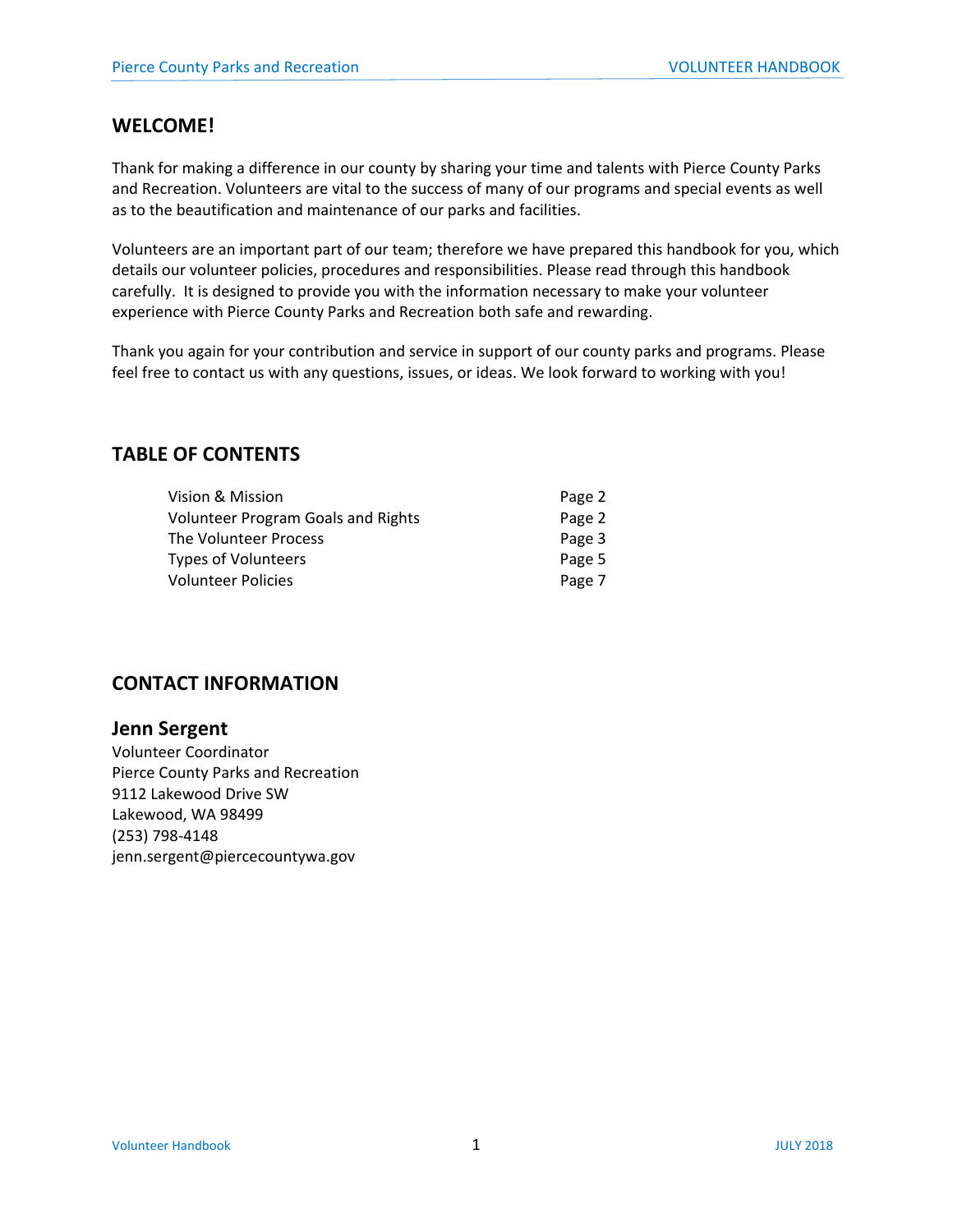# **PARKS AND RECREATION DEPARTMENT VOLUNTEER PROGRAM**

#### **Vision & Mission**

Pierce County Parks and Recreation's vision is to be a leader in creating livable communities by providing opportunities for people to connect with nature, live healthy lifestyles, enjoy vibrant community spaces, and learn about sustainable practices.

#### **Volunteer Program Goals and Rights**

Pierce County Parks & Recreation seeks to match volunteers with the type of work that most interests the volunteer. We strive to provide each volunteer with a well-rounded "hands on" experience that includes meaningful and rewarding work.

Benefits to the Volunteer include:

- A sense of community ownership, achievement and pride
- Opportunities for meeting a diverse range of people; social networking
- The chance to experience professional development, gain work experience, and learn new skills
- The opportunity to enjoy rewards and recognition events

Benefits to Pierce County include:

- Greater levels of trust and loyalty among our residents, customers, and visitors
- Enhancement of the county's image and reputation
- Increase in employee productivity
- Direct labor cost savings

Volunteers are viewed as a valuable resource to Pierce County Parks & Recreation and to the community and shall be extended the right to:

- Meaningful service assignments
- **•** Effective supervision
- Recognition of work done

In return, volunteers:

- Perform responsibilities as assigned
- Remain loyal to the vision and mission of the department
- Reflect the values of the department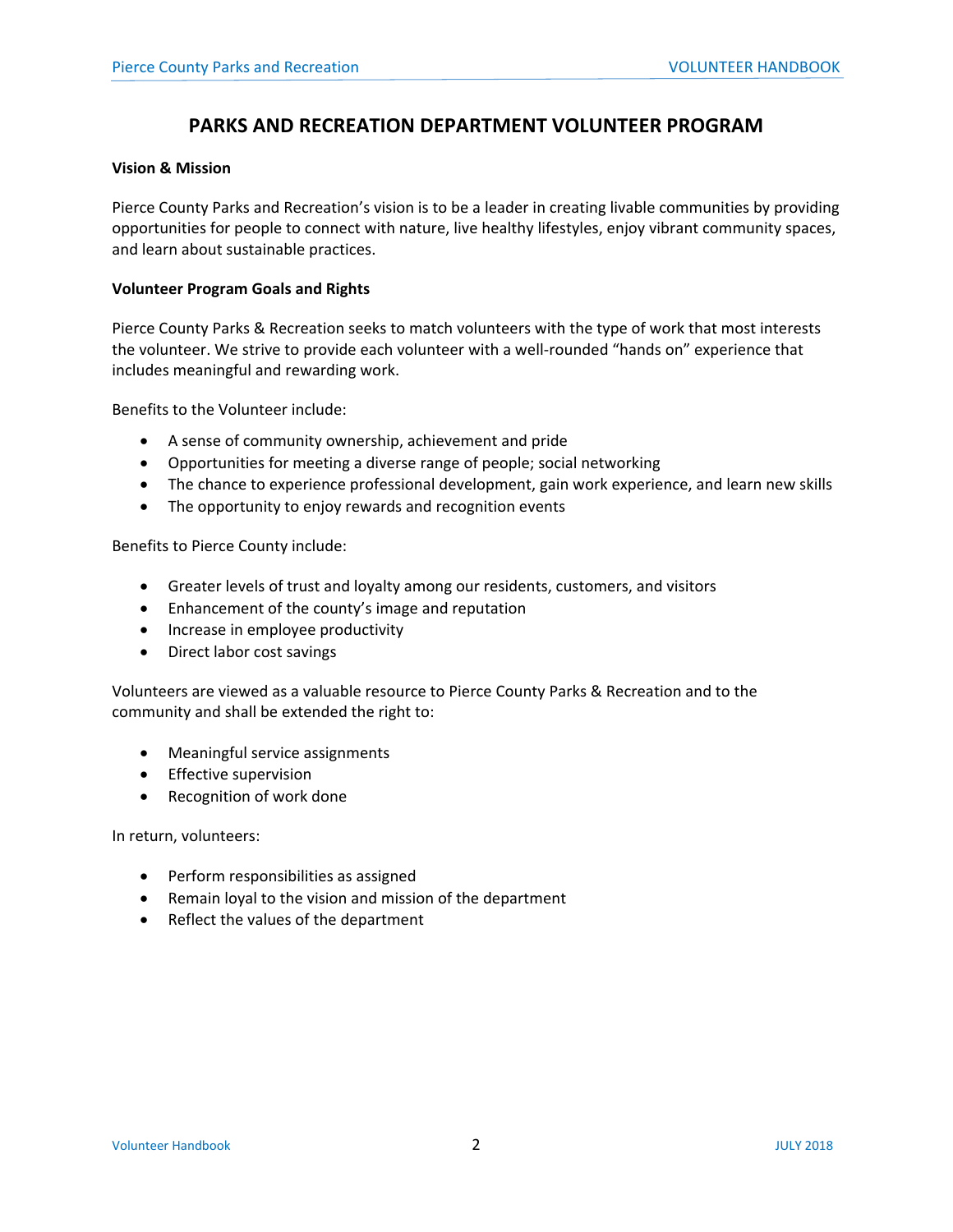# **2. THE VOLUNTEER PROCESS**

## **Application Requirements**

Any Pierce County Parks and Recreation (PCPR) staff person may provide the applicant with a volunteer application, including a waiver of liability and background check permission, along with an explanation that a completed application is not a guarantee of placement in a volunteer task or position. Applicants must be age 15 or above unless participating in the Pitch in for Parks program or volunteering alongside a parent or guardian. Once the completed application has been received and reviewed by the department's Volunteer Coordinator, a phone interview may be arranged if appropriate and adequate volunteer work/hours are available. If there are not open volunteer opportunities available for which the volunteer applied, the applicant will be contacted and informed that their application will be kept on file and they may be contacted in the future if a volunteer opportunity becomes available.

After the interview process is complete and the background check has been processed, the Volunteer Coordinator will work with the volunteer to establish training if needed, volunteer goals, tasks, and a one‐time or regular work schedule.

Volunteer applicants are required to comply with the following:

- Volunteers are to complete an application, including a waiver of liability and background check, and understand that any omissions or misrepresentations may be cause for refusal of placement or immediate dismissal.
- By signing the application, the volunteer certifies that all information is true and complete to the best of their knowledge.
- The volunteer's signature provides PCPR authorization to investigate all information contained in the application.
- Volunteers are responsible for keeping the Volunteer Coordinator advised about any changes of contact information, including mailing address, phone number, and email address.
- Volunteers agree to obey all rules and procedures established by PCPR.
- Volunteers understand that their services and time to PCPR are unpaid and therefore not entitled to any benefits.
- Volunteers assume all risks and/or hazards associated with participation in the volunteer program and do hereby agree to hold harmless Pierce County and/or its employees as agreed to in the waiver of liability.
- Volunteers under the age of 18 are required to have a parent or guardian co-sign the volunteer application.
- National background checks will be processed by Verity. Forms will be provided to the volunteer with the volunteer application. The fee for the background check is covered by PCPR. Volunteers will not be able to participate until the results have been received by the Volunteer Coordinator.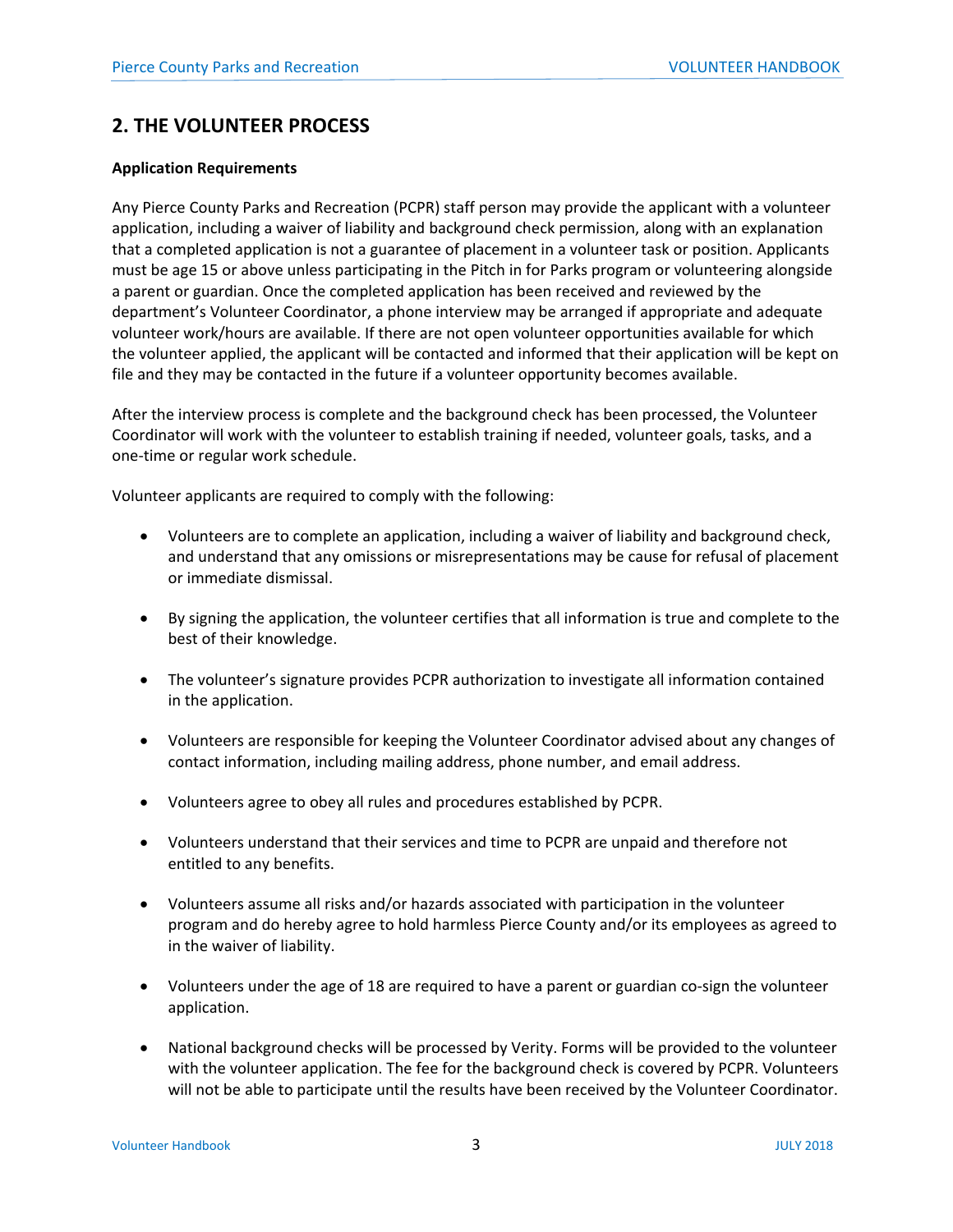#### **Recruitment**

Pierce County Parks and Recreation participates in ongoing volunteer recruitment. Potential volunteers may learn about opportunities through recruitment fliers available at PCPR facilities and community resource fairs, through the department's quarterly activity guide, direct emailing to previous volunteers, and online at www.piercecountywa.gov/parks. In addition, PCPR maintains a volunteer profile with VolunteerMatch.org as well as United Way of Pierce County, which allows for recruiting online.

## **Orientation**

Volunteers have a right to an orientation of PCPR that includes an overview of the department and organizational structure, ways that the volunteer can remain safe, and the level of support that the volunteer can expect from the department. Normally this orientation will include a phone conversation with the Volunteer Coordinator and a hands-on orientation with the supervisor of the volunteer's assignment.

## **Training**

Very often, volunteers will learn certain work skills on the job or by working alongside another more experienced volunteer or staff person. Essentially, *volunteers learn by doing*. Please do not feel that you are expected to be proficient right away. If you have a question or need clarification on ANY volunteer task or project, please ask a staff person as training may vary greatly by the assigned worksite.

## **Performance of Duties**

- Check in at your assigned worksite. Please arrive on time. Check with the activity's supervisor for any instructions or special projects for your assigned shift.
- Stay visible. If you need to leave your assigned work area for any reason or need a break, please ask another volunteer or staff person to replace you.
- At the end of your shift, leave your work area clean. Be sure to clean and put away any equipment or materials you may have used during your shift.
- Notify a staff person before you leave.
- Daily duties may vary greatly by your assigned worksite. Please check with a supervisor at your assigned worksite for more information.

#### **Hours Log**

Volunteers will be required to submit to a tracking system for attendance to record hours accurately. Pierce County Parks and Recreation monitors the hours worked by volunteers to recognize them more effectively, and report to the community on the contributions made by volunteers. Volunteer group leaders and individual volunteers should report their hours to the department's Volunteer Coordinator at the end of each month or at the end of their shift for one time only volunteers.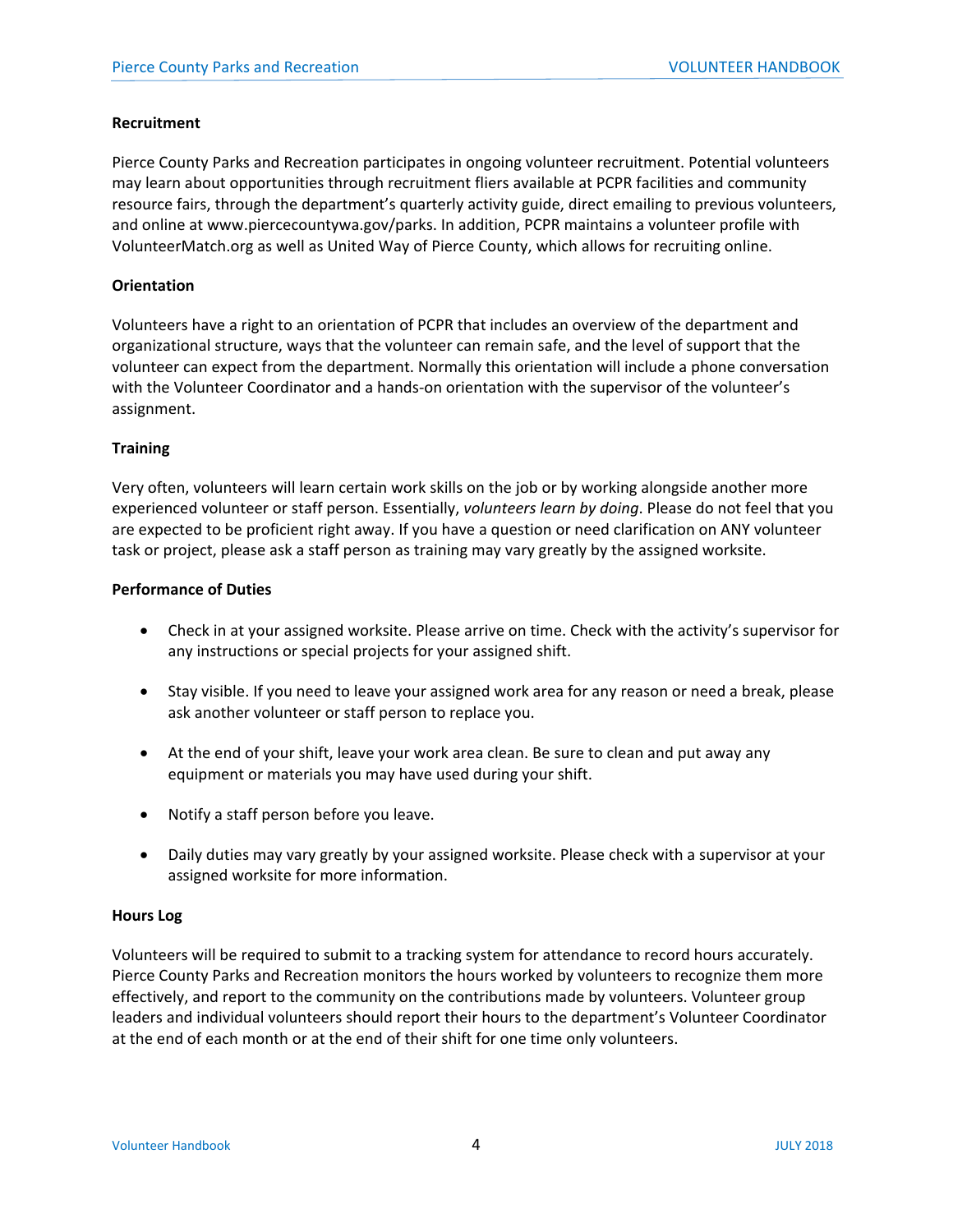## **Status**

A volunteer may go "inactive" after a period of time of no activity. Any volunteer who is inactive for a period of 12 months or longer will need to resubmit an application upon return.

Additionally, long‐term volunteers may be asked to resubmit an application or background check yearly.

## **Successful Completion**

A volunteer has successfully completed a volunteer assignment when the commitment of hours, duration, and/or project have been completed and approved. The activity supervisor and volunteer must be in agreement that the objectives have been met.

# **3. TYPES OF VOLUNTEERS**

There are three categories of volunteers within PCPR. They include: Regular Volunteers: Ongoing, Temporary Volunteers: Community Service, and Temporary Volunteers: Court‐ordered. The description for each category is as follows:

# **Regular Volunteers: Ongoing**

Ongoing volunteers includes teens (ages 14‐17) as well as adults (ages 18 and above) that choose to volunteer with PCPR on an ongoing basis (ie. golf marshals, youth sports coaches, advisory groups). These individuals are required to complete a volunteer application and go through a phone or in‐person interview process. An application is not a guarantee of placement in a volunteer task or position. Ongoing volunteers may choose a regular work schedule, remain "on‐call", volunteer a minimum of once per month, or volunteer on an as‐needed basis for special events.

Teen volunteers are permitted a more flexible schedule and typically volunteer more often during the spring, summer, fall, or winter intersession breaks. Regular/ongoing volunteers that become inactive and do not contribute volunteer hours for 12 months or more may be required to repeat the application process if they desire to remain a volunteer and continue service with the PCPR.

# **Temporary Volunteers: Community Service**

Community Service volunteers are individuals who wish to volunteer, on a temporary basis, as required by an educational organization such as a high school, community college, trade/technical school, or university, or as required by a professional or social organization such as a club, non‐profit entity, church, scout troop, or corporate group. Regardless of the length of service intended, a completed and signed volunteer application is required before any volunteer work can begin. Please note, an application is not a guarantee of placement in a volunteer task or position. These volunteers will go through an informal phone or in‐person interview to establish qualifications, responsibilities and availability. The VOLUNTEER COORDINATOR will work one‐on‐one with the volunteer and department staff in regards to scheduling, training, and completion of the temporary volunteer task(s).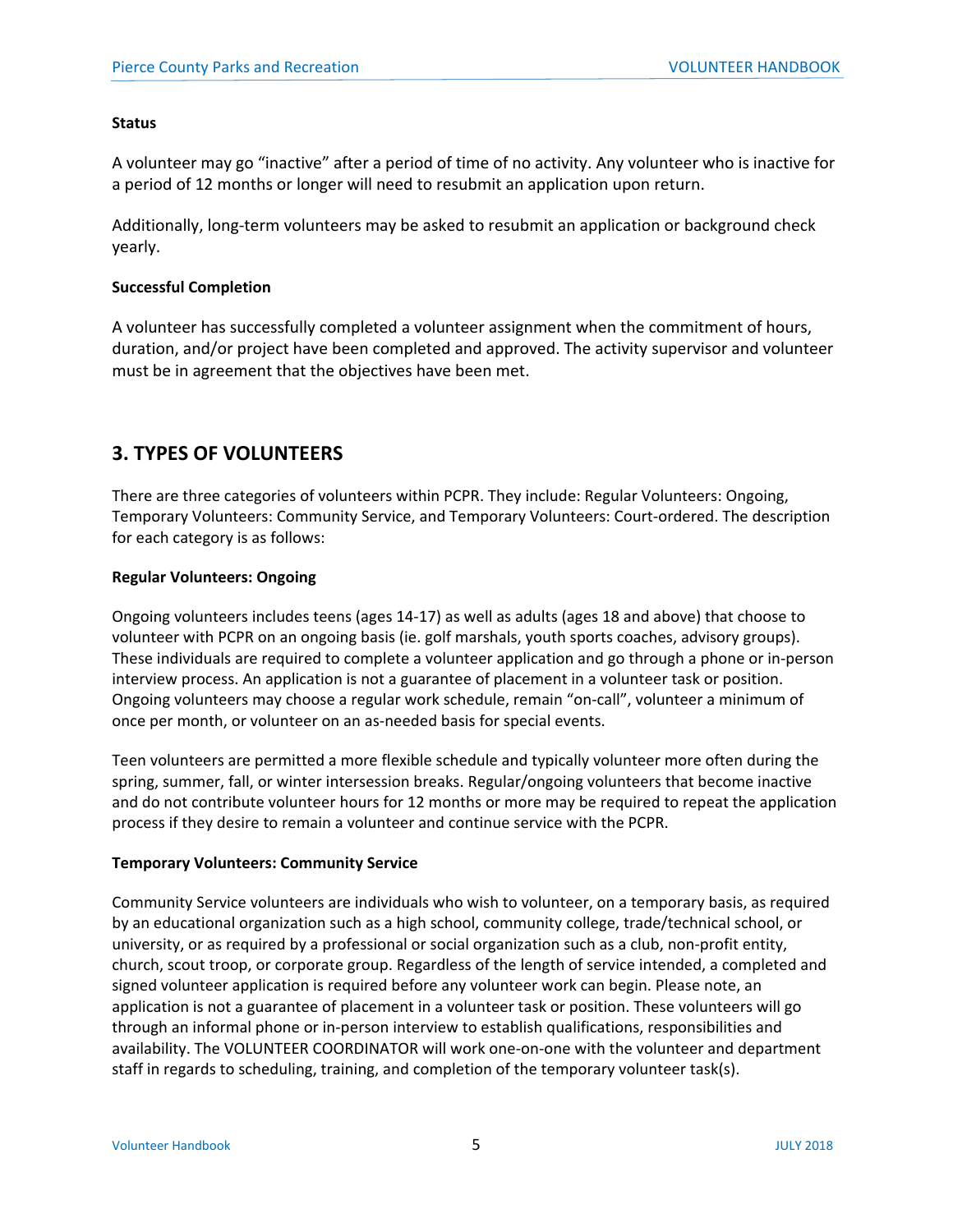Once the volunteer has completed their required hours they may request proof of completion from the VOLUNTEER COORDINATOR. Proof of completion is a written acknowledgement of the number of hours of volunteer service provided, which is generally documented on PCPR letterhead. If any other documentation is needed by the volunteer, such as a signature form or timesheet from a school or other organization, it is the volunteer's sole responsibility to present these materials to the VOLUNTEER COORDINATOR or other designated PCPR staff person in order to be signed upon completion of the volunteer's service.

## **Temporary Volunteers: Court‐ordered**

PCPR may provide volunteer opportunities for individuals who are required to provide community service hours as ordered by a judge or as a condition of probation. All court‐ordered volunteers must be screened and interviewed by the VOLUNTEER COORDINATOR and approved by department staff before service begins. Consideration regarding the applicant's background and the nature of the offense committed will be given in determining whether or not to accept the individual into the volunteer program and, if they are accepted, what type of work assignment would be appropriate.

Occasionally, PCPR may not have appropriate work or hours available to accommodate requests by court‐ordered volunteers. All applicants must understand that a completed application is not a guarantee of placement in a volunteer task or position.

Court‐Ordered volunteers must be forthright and honest on their background check. Withholding information on the background check and/or failure to fully complete the background check will delay the placement of an applicant and may exclude the applicant from volunteering. The applicant must include the number of hours required and deadline for completion of those hours on the application.

The court-ordered volunteer is responsible for his or her own paperwork related to or required by the court system.

PLEASE NOTE: Individuals who have been convicted of or charged with any crime involving or relating to child abuse/neglect, child pornography, child abduction, theft, or any violent offense, including domestic violence, kidnapping, rape or any sexual offense, or who have ever been ordered by a court to receive psychiatric or psychological treatment in connection with such crime or crimes will NOT be accepted as a volunteer with PCPR.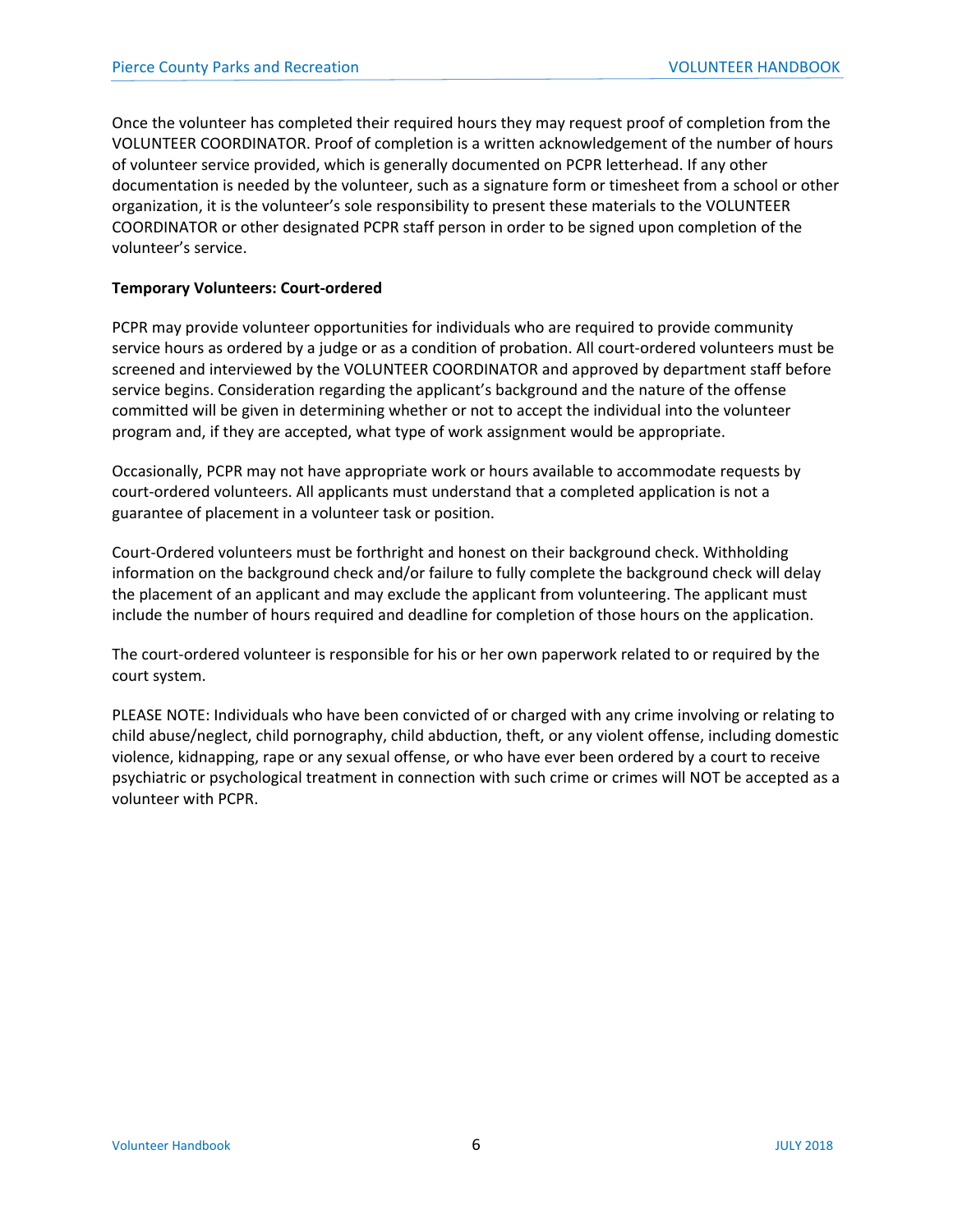# **4. VOLUNTEER POLICIES**

# **Attendance**

Good attendance and punctuality are vital to the success of the operation of the PCPR. Volunteers are expected be at their worksite on time for their assigned days. Volunteers may change schedules with advanced notice by notifying the VOLUNTEER COORDINATOR or designated staff person in a timely manner. Volunteers unable to fulfill a scheduled shift should call the VOLUNTEER COORDINATOR or their worksite and speak with department staff to report an absence as soon as possible. Excessive absences, tardiness, or no‐call/no‐show for a volunteer shift will not be tolerated, and are grounds for immediate dismissal from the program with or without prior notice.

# **Scheduling**

The Volunteer Coordinator or department staff and the volunteer jointly determine schedules. Youth/teen volunteers (ages 14‐17) may not work more than five hours in one day. Any volunteer that works a four-hour shift is entitled to a 15-minute break. Volunteers working a longer shift may take a 30minute to one‐hour lunch break. Breaks and lunch periods are determined by the activity supervisor.

Volunteer schedules vary greatly and are dependent upon the length of service intended and PCPR program needs. Volunteers are by no means required to commit to a regular five-day work schedule. Some volunteers work once or twice a week, while others contribute hours just once a month. Many volunteers remain "on-call" for special events and programs and are scheduled as needed or when available. All volunteers, especially full‐time students, winter visitors, or those with more limited availability are encouraged to speak with the VOLUNTEER COORDINATOR or department staff at their worksite to establish an appropriate and flexible schedule.

# **Confidentiality**

Volunteers are responsible for maintaining the confidentiality of all privileged information to which they are exposed while serving as a volunteer, whether the information involves a staff person, volunteer, or overall business of PCPR. Confidential items may include, but are not limited to: all internal‐use documents as well as the personal contact information of county staff or other volunteers, or the names/addresses and other personal information of PCPR's customers. Violation of confidentiality may be cause for immediate dismissal.

# **Scope of Authority**

**Only employees of Pierce County Parks and Recreation are authorized to financially or contractually obligate Pierce County Parks and Recreation.** Prior to any action or statement that might significantly affect or obligate PCPR, volunteers should seek prior consultation and approval from PCPR supervisory staff. These actions may include but are not limited to, public statements to the press, coalition or lobbying efforts with other organizations or agreeing to serve in any official capacity on behalf of Pierce County Parks and Recreation.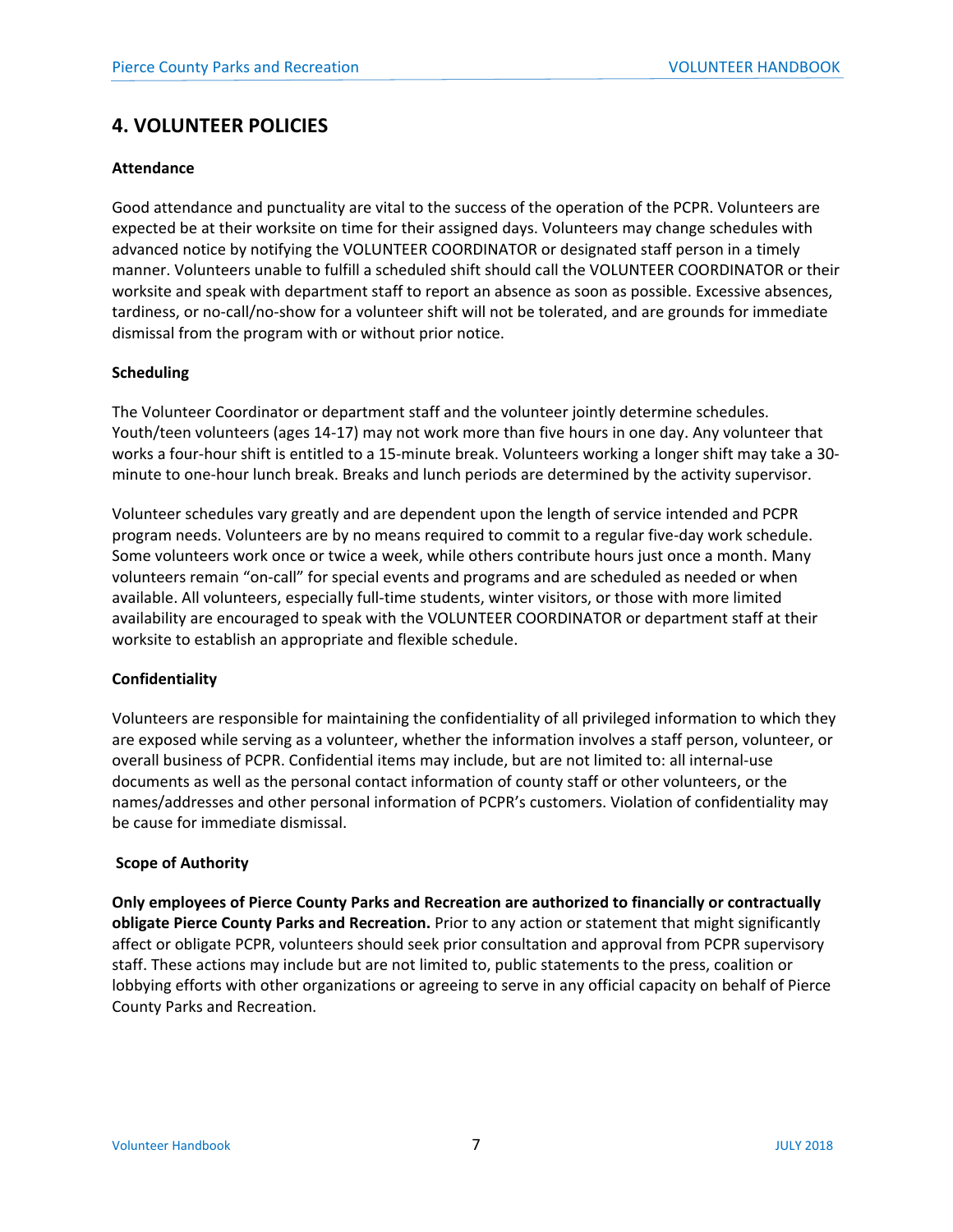#### **Dismissal**

If a volunteer fails to meet his or her commitment to abide by PCPR's policies and procedures, the VOLUNTEER COORDINATOR or department staff will discuss the situation with the volunteer. Reasons for dismissal may include, but are not limited to: poor attendance; excessive tardiness; dress code violations; gross negligence; relaying inaccurate or overly subjective information to our residents, customers, and visitors; misrepresentation of PCPR or its objectives; or placing anyone at risk. Depending upon the infraction, the volunteer will be provided with an opportunity to improve their performance. If the volunteer fails to improve, the department staff reserves the right to dismiss the volunteer. A notice of dismissal will be fully discussed with the volunteer.

## **Media and Public Relations**

**Media Requests:** If approached by a member of the media, volunteers are required to direct any media personnel or media inquiries to a Pierce County Parks and Recreation staff person. Volunteers are not authorized to speak as a representative of Pierce County Parks and Recreation or Pierce County.

**Right of Publicity:** Participation in Pierce County Parks and Recreation Volunteer Programs shall constitute permission to use the name, likeness or any other identification of the participant, photographs or videos taken of volunteers for promoting County programs and events in print, tv, or on the website without compensation to or right of prior review or approval by the participant or his/her parent or guardian (except where prohibited by law).

## **Dress and Appearance**

Volunteers should come to their assignment clean and neat and dressed to meet the appropriate safety requirements of the position. For volunteer work performed outdoors, attire may be in accordance with the type of physical labor being performed. As a general rule of thumb, dress for comfort and for the weather. Wear comfortable closed‐toe shoes, and consider using a hat and sunscreen as well.

# **Volunteers are restricted from wearing:**

- Any article of clothing with violent, obscene, or offensive images or insignia
- Any article of clothing with text, artwork, logos or graphics which promote the use of controlled substances, drugs, alcohol, or tobacco
- Open-toed shoes, flip-flops, sandals, or high-heeled shoes, unless appropriate for the volunteer activity
- Jewelry that could become lost, damaged, or snagged while volunteering

# **Access to Pierce County Parks and Recreation Property & Materials**

As appropriate, volunteers shall have access to department's materials that are necessary to fulfill their duties. Any equipment provided to the volunteer must be used only for PCPR purposes. This includes use of tools, office equipment, gloves, safety equipment, or literature.